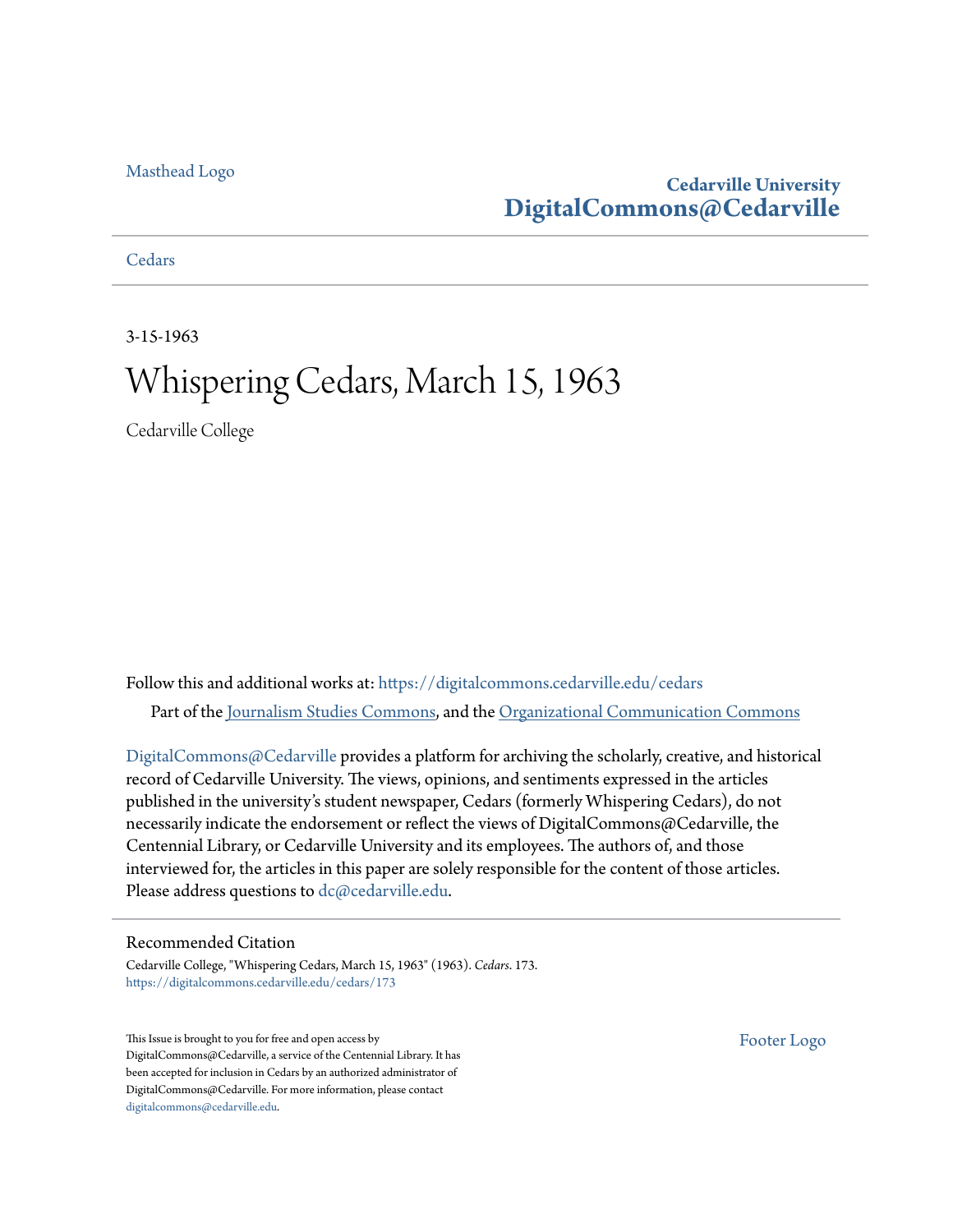## A Student Publication of Cedarville College LIQTI RIN IDAR Vol. IX March 15, 1963 No. 10

## FACULTY COMMITTEES RESUME WORK ON SELF STUDY IN PREPARATION FOR. REGIONAL ACCREDITATION APPLICATION

One of the most important projects Cedarville College is engaged in at the present time is a self study. This self study is not to make the school look good, but it has as its major purpose assisting the school in improvement and seeing the areas that need study. One product of the self study will be a critical document that analyzes needs.

This self study is one of the key requirements for applying for listing as <sup>a</sup> candidate for membership to the North Central Association for accreditation. Listing as a candidate for membership indicates to the profession at large that the institution is actively engaged in the process of accreditation.

The self-study committee, consisting of Dr. C. R. Maddox, Mr. Warren Webber, Mr. Cleveland McDonald, and Dr. Clifford Johnson, is meeting regularly and an outline for use in the self study of Cedarville C ollege has been prepared. Numerous que stions are asked in this outline to be followed by the various committees that have been set up to study different fields and phases of the college. Questions asked in the outline are of such a nature that they will require much study and time on the part of the various committees.

Following are the main questions asked on the outline which are covered in greater detail in the outline:

1. Is the educational task of the institution c 1 e a r 1 y defined? This in eludes purposes and admissions.

2. Are the necessary resources available for carrying out the task of the institution? Subpoints u n de r this question include income and expenditures, budgeting, purchasing, accounting, financing student activities, financial administration, faculty competence, library, physical plant, space utilization, and special research facilities.

3. Is the institution well organized for carrying out its educational task? Included in this is board participation in educational planning, leadership for educational planning, faculty participation in educational planning, resources available for educational planning, results of study.

4. Are the curriculum and instruc tional program adapted to the goals of the institution?

5. Are conditions of faculty service (continued on page 3)

 $\hat{\mathbf{v}}$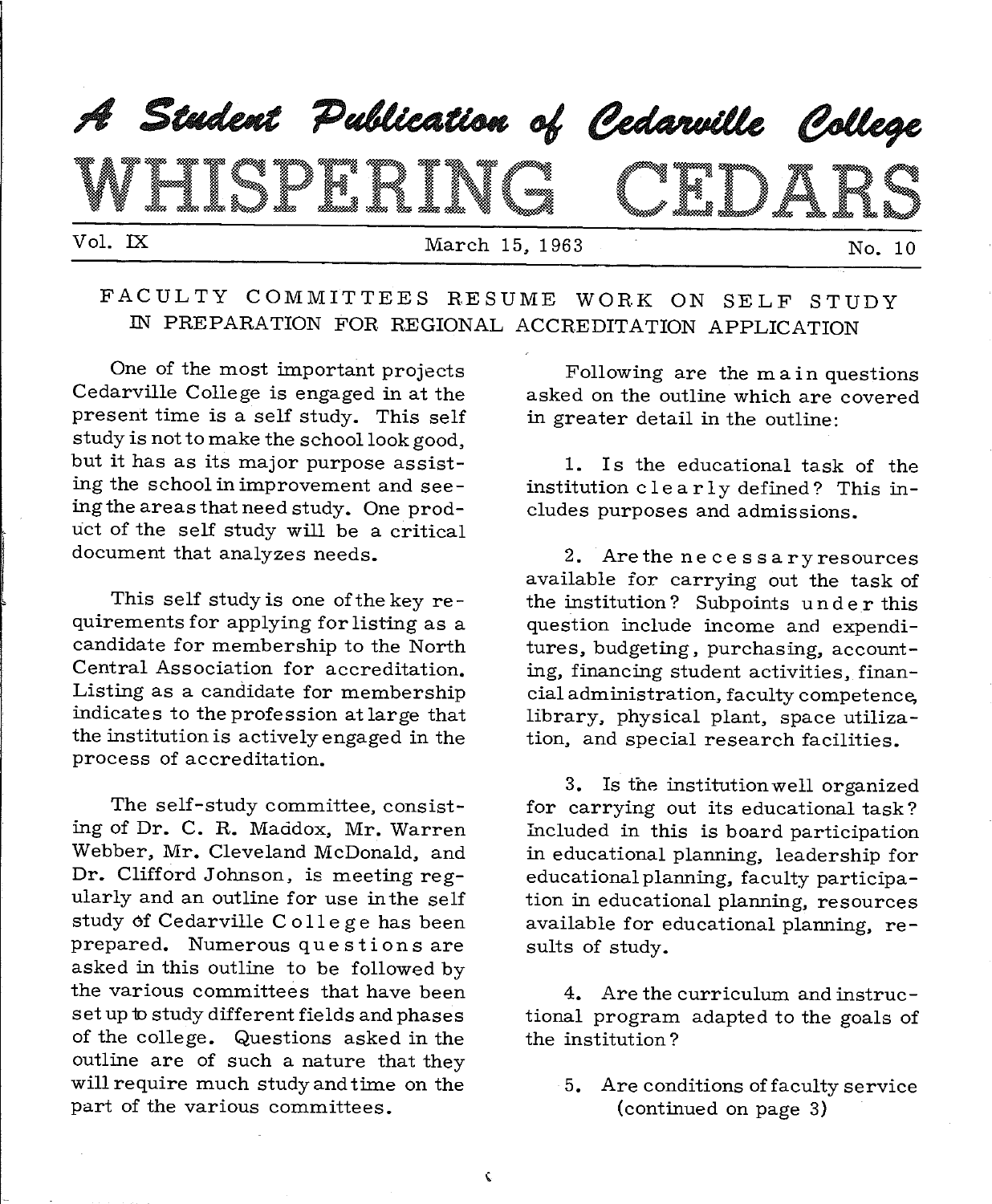#### EDITORIAL

#### CAMPUS CLEAN UP

Eons and eons ago (first semester, to be exact) an editorial appeared in this campus newspaper regarding the neatness and cleanliness of our (potentially) beautiful campus.

It is a bit discouraging when one thinks of this earlier article, in light of some of the sights to be presently noted on the school grounds.

The sight of our fine new fieldhouse is marred bya sea of mud surrounding it. We realize, of course, that this will be landscaped as soon as funds are available and the weather proper for the work. But certain articles seen in the "lawn" make it look twice as bad as it really is. Take a look around. Can you see pop bottles, candy wrappers, paper cups, popcorn bags, and various oddsand-ends (shingles, boards, etc.) lying around?

And how about those garbage cans ? Always in sight, they manage to perpetually  $\frac{1}{2}$  uglify<sup>11</sup> key corners of the campus-namely, both ends of the New Girls Dorm and the southwest corner of Milner Hall.

Take a look, too, at the area between the New Girls Dorm and the Bookstore. At this writing,. it has enough paper scraps to be mistaken for a small garbage dump.

These are just a few examples. Many more could probably be cited. Perhaps we don't care. Or perhaps we care, but we've lived with these

eyesores so long thatwe don't even notice them-they're just part of the "scenery."

Something should be done, for duringthis month there will be on our campus those who will see it and will care. Probably the most important is a group from the Ohio College Association, to see if we are fit for membership. Are we? Neatness counts even in this area.

Prospective students, church tourney players, visitors for the communi&n seminar and the music workshop- the stream of visitors never ends. What will they think of Cedarville College? Will they tell their friends it is a neat and clean campus? Or will they be quite unimpressed by what meets their eyes?

Remember, it's the first impression that counts. What is your responsibility in this matter?

## CEDARS EDITOR TO APPEAR ON CENTRAL STATE PANEL

Whispering Cedars' Editor-in-chief Bob Fidler will participate in a panel discussion on radio station WJCS-FM on Saturday, March 16. Other members of the panel will include student editors from Antioch College, Central State College, Wilberforce University, and staff members from Dayton newspapers.

The discussion will center around the purpose and place of the campus newspaper as part of college life. The program will begin at 7:30 p.m. WJCS -FM is the Central State radio station, 88. 9 megacycles.

2

¢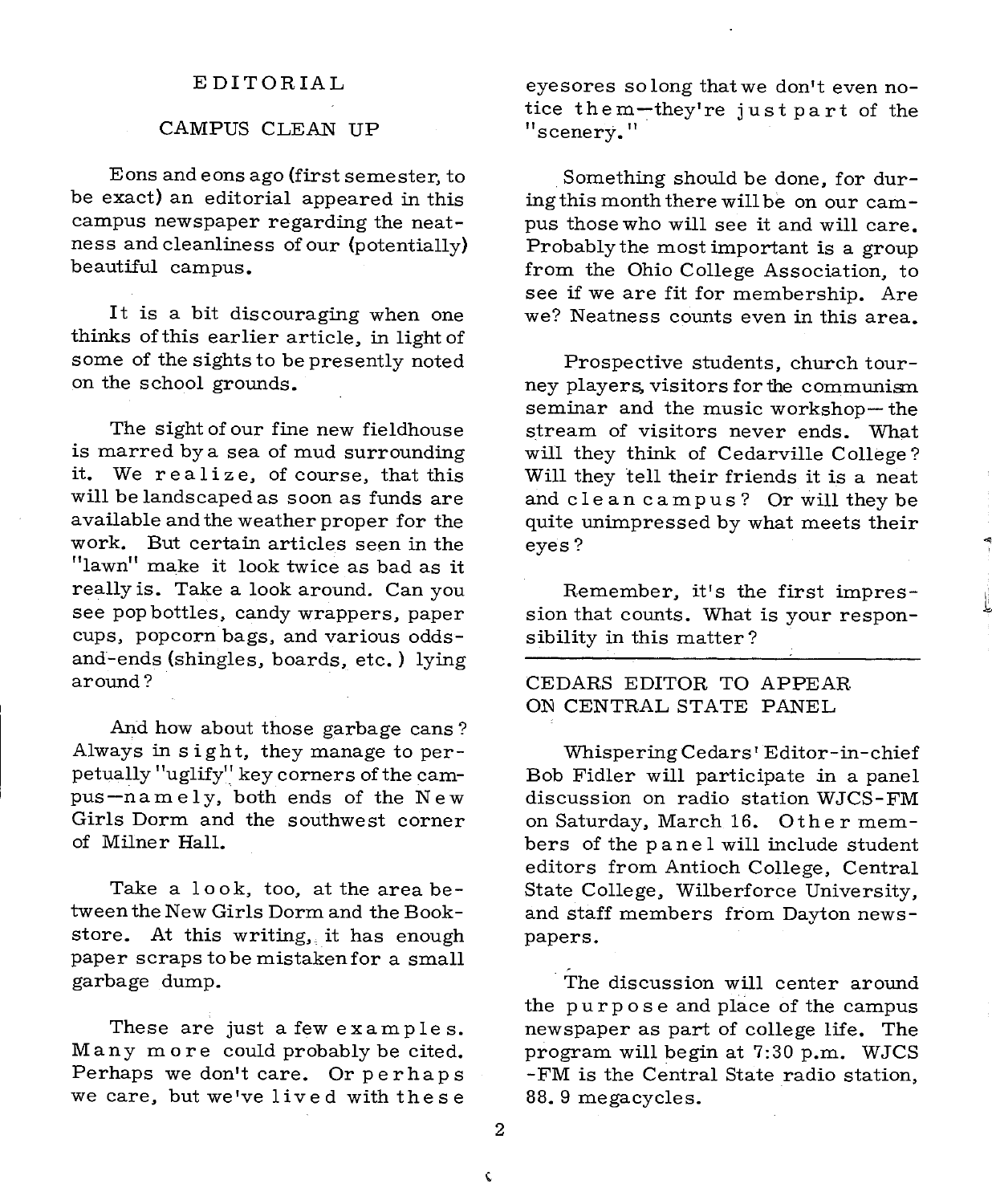## SELF STUDY (continued from page 1)

likely to promote high morale? Considered in this question is faculty administration, tenure, faculty benefits, retirement, insurance, housing, recreation, aids to growth.

6. Is student life on the campus well-balanced and educationally meaningful? Administration of student life. student records, campus life, and student he a 1th and welfare are included here for study.

7. Is the level of achievement of students consistent with the goals of the institution? Observations of student achievement, drop-outs, records of graduates are being studied.

Due to the great amount of work required in a study such as this, faculty members have been appointed to serve on numerous s elf-studycommittees. Among these are:

Alumni: Chairman, Dr. Williams, Mr. Bartholomew. Mr. Gromacki, Mr. Thomson, and Mr. Moody.

Administrative: Chairman, Dr. Jeremiah. Dr. Maddox. Dr. Johnson, and Mr. McIntosh.

Curriculum: Chairman, Dr. Johnson, Mr. Bartholomew. Dr. Maddox, Mr. Turnbull, Mr. Webber and Dr. Williams.

Faculty Minutes: Chairman, Miss Fisher, Miss Smith, Mr. Spencer, and Mr. Bartholomew.

Faculty Preparation: Chairman, Mr. McDonald, Mr. Elmore, Mr. Russell, Mr. Lawlor.

Finance: Chairman, Dr. Jeremiah, Mr. Callan, Mr. St. Clair, and Mr. Wyse.

Library: Chairman, Mrs. Chaffe, Mr. Bergen, Mr. Turnbull, and Mr. Gale.

Physical Plant: Chairman, Mr. McIntosh, Mr. Miller, Mr. Reed, Mr. Thornton, Mr. Frye, and Miss Mackay.

Testing, Instruction and Research: Chairman, Dr. Maddox, Dr. Johnson, and Mr. Dowell.

Self Study: Chairman, Dr. Johnson, Dr. Maddox, Mr. Mc Donald, and Mr. Webber.

Student Affairs: Chairman, Mr. Mcintosh, Miss Kearney. Miss Mackay, Margaret Stowell, and Ron McDugle.

Faculty Handbook: Faculty Minutes Committee, Administrative Committee, and Student Affairs Committee repre sentative.

Much has been done, but there still remains much that needs to be done for this self study which is the approximate equivalent to a doctor's dissertation.

#### \*\*\*

Note: Dr. Johnson requests that when questionnaires are sent out, especially to graduates, that theybe filled out and returned to the school as soon as possible.

 $\mathbf{\hat{z}}$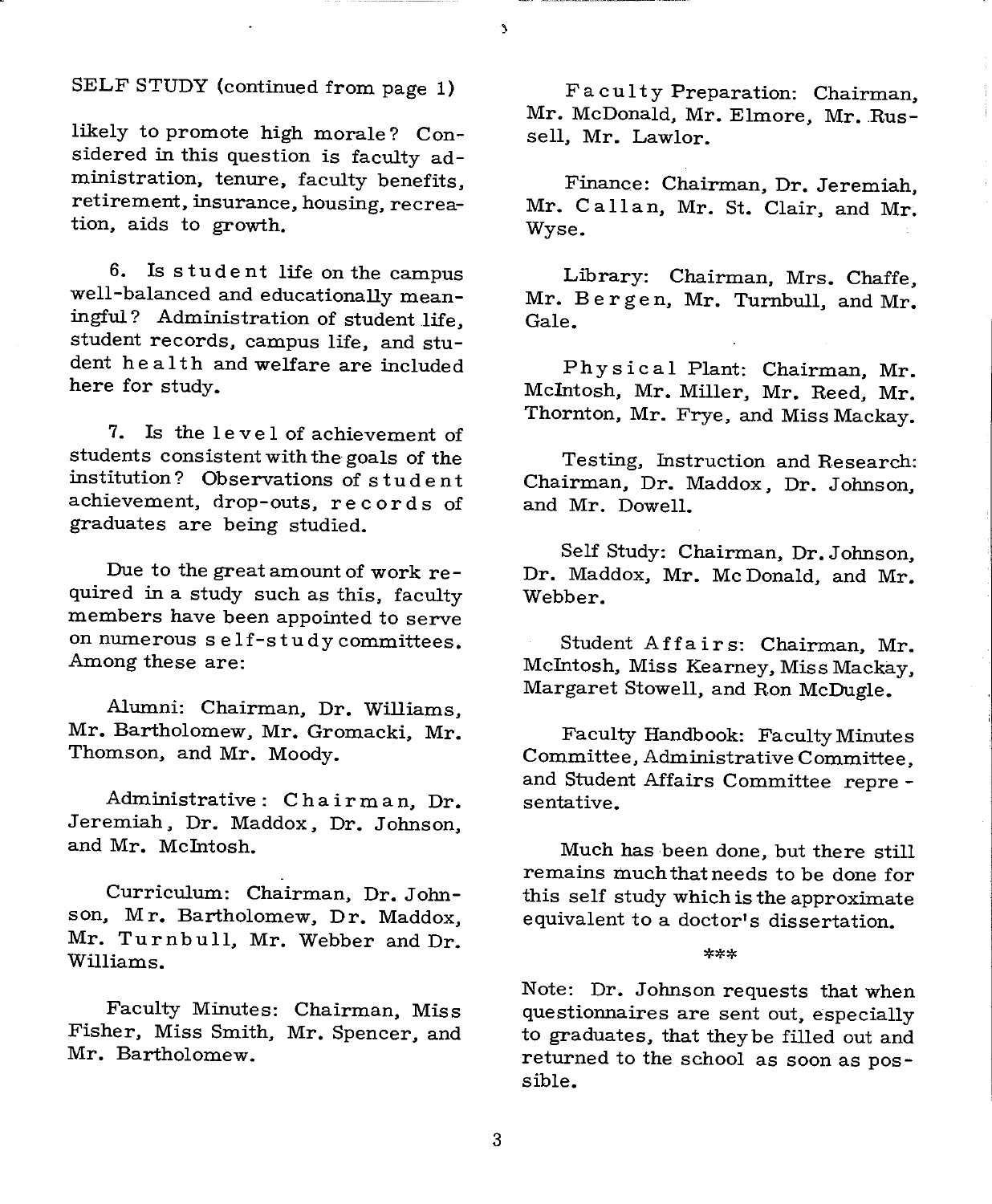## ANTI-COMMUNISM SEMINAR HELD AT CEDARVILLE COLLEGE

On Saturday, March 9, an Anti-Communism Seminar was held here at Cedarville College with Mr. W. P. Strube, Jr., Vice President of the Christian Anti-Communism Crusade, as director and speaker.

Attendance at the morning and afternoon sessions, which consisted of a coordination of films and lectures, averaged between 75 and 100. The morning and afternoon lectures were basically specific, while the evening lectures were more general and tied the whole day together. Nearly the whole student body was present for the required session of the evening program; however, only about half of the audience remained for the lecture and question sessions which followed.

Student opinion ofthe seminar seems to be that Mr. Strube is a very dynamic and effective speaker with a vast knowledge of his subject. The films were also considered very enlightening, particularly "The Ultimate Weapon,"a film showing the treatment of Korean prisoners of war. One criticism leveled against the day's events was that if you attended a 11 the sessions, you heard some of the material repeated two and even three times.

The seminar was considered by most of those who attended it both worthwhile and enlightening; it opened the eyes of many to the threat of communism in this present era. Whether or not it will have any long-range effects at Cedarville is yet to be seen.

#### STUDENT OPINION POLL

"What in Cedarville makes it worthy of of the distance you travel?" (Distance round-trip traveled by commuting students to Cedarville in parentheses. )

Mr. and Mrs. Richard Schimkus (50 miles) - "We come to learn something about the Bible; we've never attended a Bible school. "

Shelby Mayo (130 miles) - "It's the only close fundamental Bible school. "

Sam Canine (80 miles) -"It's <sup>a</sup> Christian school, and I have a basketball scholarship."

Roy Ramsey (80 miles) - "My first reason is it's a fundamental school; second, to get an education."

]

l

Will Chandler (70 miles) - "It's the closest Bible school and was suggested by my pastor."

Eugene Prather (130 miles) - "It's <sup>a</sup>Baptist college, and I need an education."

1963 MIRACLE STAFF MEETS FINAL DEADLINE

The delivery of the 1963 Miracle yearbook was made on time to the publisher. Mr. Spencer, yearbook staff adviser, expressed his appreciation to the staff and all those who helped with this edition. He believes this book is well worth the time and effort spent in its preparation.

(continued on page 5)

4

 $\hat{\mathbf{C}}$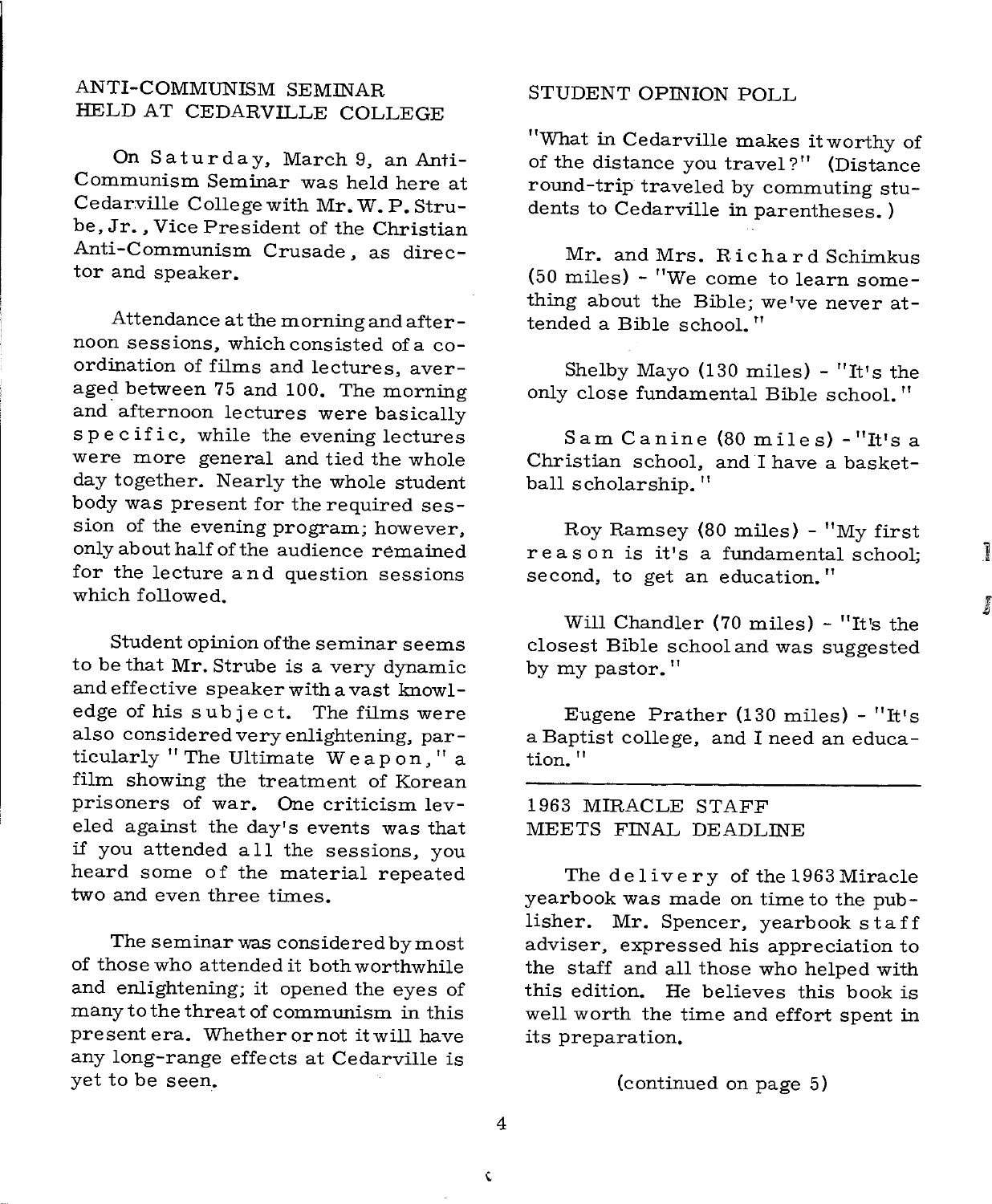## ICY FIGHTS AGAINST ANTI-CHRISTIAN INFLUENCES

"Ye arewitnesses of these things." (Luke 24:48). What are the implications of this statement for us as Cedarville College students?

As born-again believers, we have a responsibility to be a witness to the truth. We believe certain fundamental historical doctrines are clearly revealed in the Scriptures to which we must be loyal. We have a Christ who is unique, "very God of very God," to whom we owe an unswerving allegiance.

As citizens ofthis great nation, we need to be witnesses to the rights that we have under God to live in a free society in which we live, work, and witness for Christ.

Whenever any system would turn us from the truth, from our doctrines, from our Christ, from our freedoms - we have a duty under God to resist them. This is the crisis seen in the world today! Modernism would turn us from the Scriptures and the Christ of the Scriptures. Communism would rob us of our rights and freedoms as individuals who are stewards of our own souls and daily resources.

The apostasy is with us. Even the c 1 er gy promote programs which are contrary to the principles of Christianity. The gospel has been lost. It needs to be given its rightful place once again.

A voice needs to be heard representing those who are concerned about the forces attacking the churches and attacking our fr e e do <sup>m</sup>s. This is the purpose of International Christian Youth, a newly-organized youth organization. It was constituted in August, 1962, in the famed Concertgebouw in Amsterdam, Netherlands.

The American affiliate of this organization was formally constituted in Chicago, Illinois, in December of 1962. Delegates from all over the United States met to adopt a constitution, pass resolutions, and initiate <sup>a</sup>program of action to preserve and strengthen our orthodoxy and ·:o enable us to maintain our freedom.

Larry Killian, a junior, attended the Chicago assembly and was elected to the Executive Committee of ICY. The Executive Committee formulates po 1 icies and procedures for the national organization. It is composed of fifteen members from many Christian colleges across the country.

ICY membership is open to all young people from ages 15-30 who feel the need to band together to give the "youth witness" to the truth, the doctrines, the Christ, and the freedoms that we have as members of His Church and a free nation.

## MIRACLE (continued from page 4)

This year's cover, designed by Gordon Langeneger, is somewhat different.

According to Mr. Spencer, there are several new features, including <sup>a</sup> special s e ct ion. However, he would not reveal the nature of this section.

5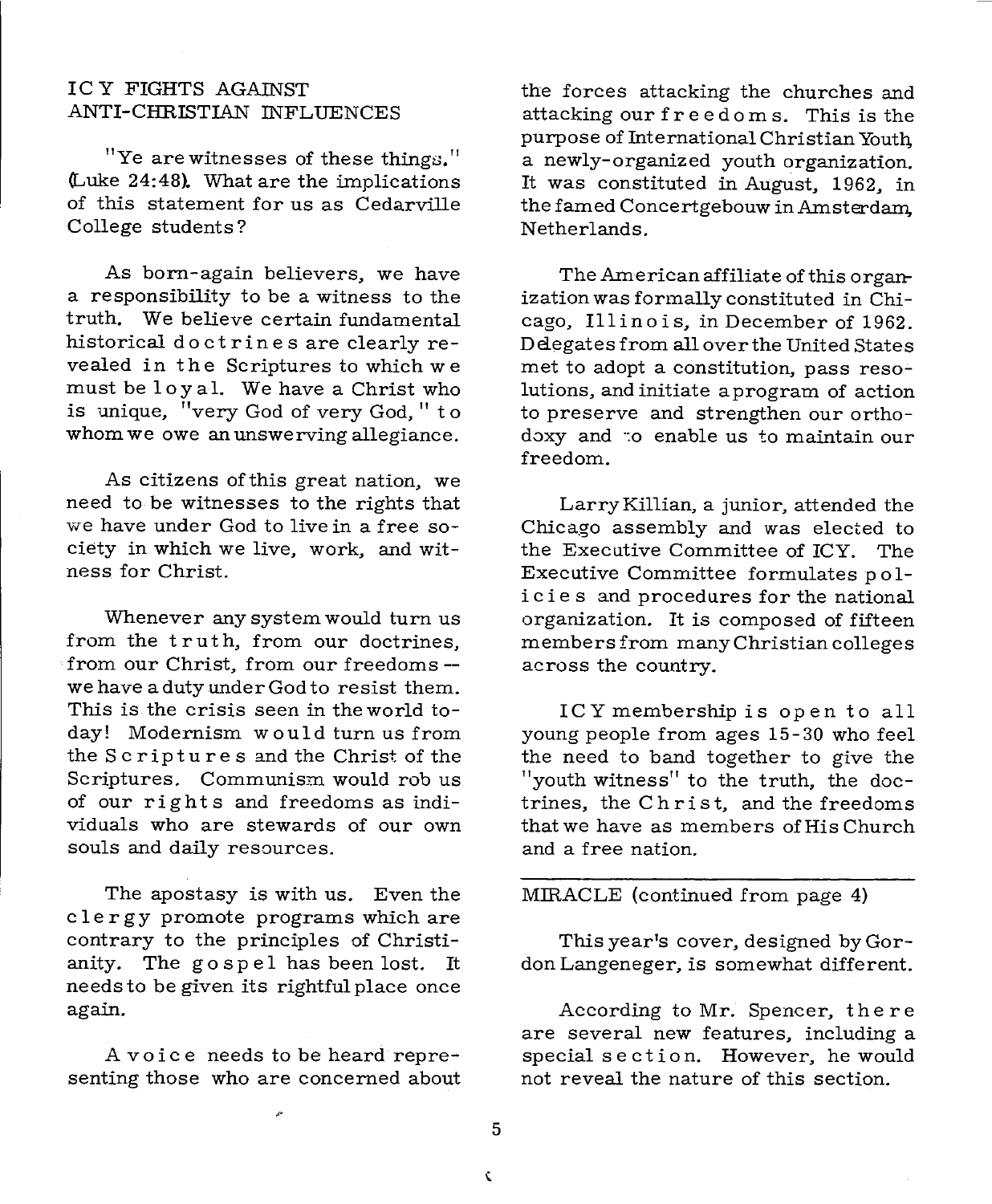### CHORALAIRES PRESENT CONCERT

The Choralaires believe the old adage which says, "Practice makes perfect. " They have practiced and are now ready for their concert to be held March 26 at 8 p. m. in Alford Auditorium.

This group has been busyperforming at other events in the vicinity. On March 1, they sang for a kick-off program of a Sunday School membership drive for the Emmanuel Baptist Church in Dayton. The Melody-Aires Trio and the Firehouse Five performed with them. On March 5, they sang for the Cedarville, Jamestown, and Clifton Lions Clubs at Cedar-Cliff High School.

For their concert at the school, the group will be singing the following num bers: Moon River, You'll Never Walk Alone, It's A Grand Night for Singing, Without a Song, and Noah and the Ark.

## MUSICAL GROUPS TO TRAVEL

The Trustees of the College have approved two ensembles to travel for the school this summer. These two groups are the "Ambassadors" and the "Life-Liners Trio. <sup>11</sup>

The "Ambassadors," composed of John Stockwell, Joseph Stowell, and Gary Fransted, are accompanied by Gordon Griffin and have as soloist, Mark Averitt. They will travel to Wisconsin for special music at <sup>a</sup>camp and then will go on to northern Ohio, Indiana, Michigan, New York, and New Jersey.

The "Life-Liners Trio, "Vickie

Curcio, Ruth Johnson, Sharon Marks, and accompanist, Shirley Byrd, plan to goto middle Ohio, Illinois, Indiana, and on to Denver, Colorado, for music at some camps.

## COLLEGE CHOIR PLANS ANNUAL SPRING TOUR

The Annual Spring College Choir Tour will take place April 5-15. They will be traveling in the states of Ohio, Illinois, and Indiana. The choir, directed by Mr. Thornton, has the following itinerary planned so far.

April 5 Leave Cedarville

- 6 Y. F. C., Cincinnati
- <sup>7</sup>Norwood Baptist Church and Westwood Baptist Church, Cincinnati
- 8 Bloomington, Ind.,Mr. Cooke Tour of University of Indiana Music Building
- 9 Pana, Illinois
- 10 First Baptist, Roxana, Ill.
- 11 Delhi Baptist,Jerseyville,ID.
- 12 Area Wide Youth Rally, Alton, Ill.
- 13 Open
- 14 Indiana area.
- 15 Return to Cedarville

#### STAFF

| ${\small \textsf{Editor}} \hspace{0.25cm} \ldots \ldots \ldots \ldots \ldots \text{\small \textsf{Bob Fidler}}$ |
|-----------------------------------------------------------------------------------------------------------------|
| Business Manager. Al Crabb                                                                                      |
| Feature Editor. LuAnn Mahanna                                                                                   |
| Copy Reader. Pat Micka                                                                                          |
| Reporter-in-chiefBeverly Woods                                                                                  |
| Adviser R. T. McIntosh                                                                                          |

¢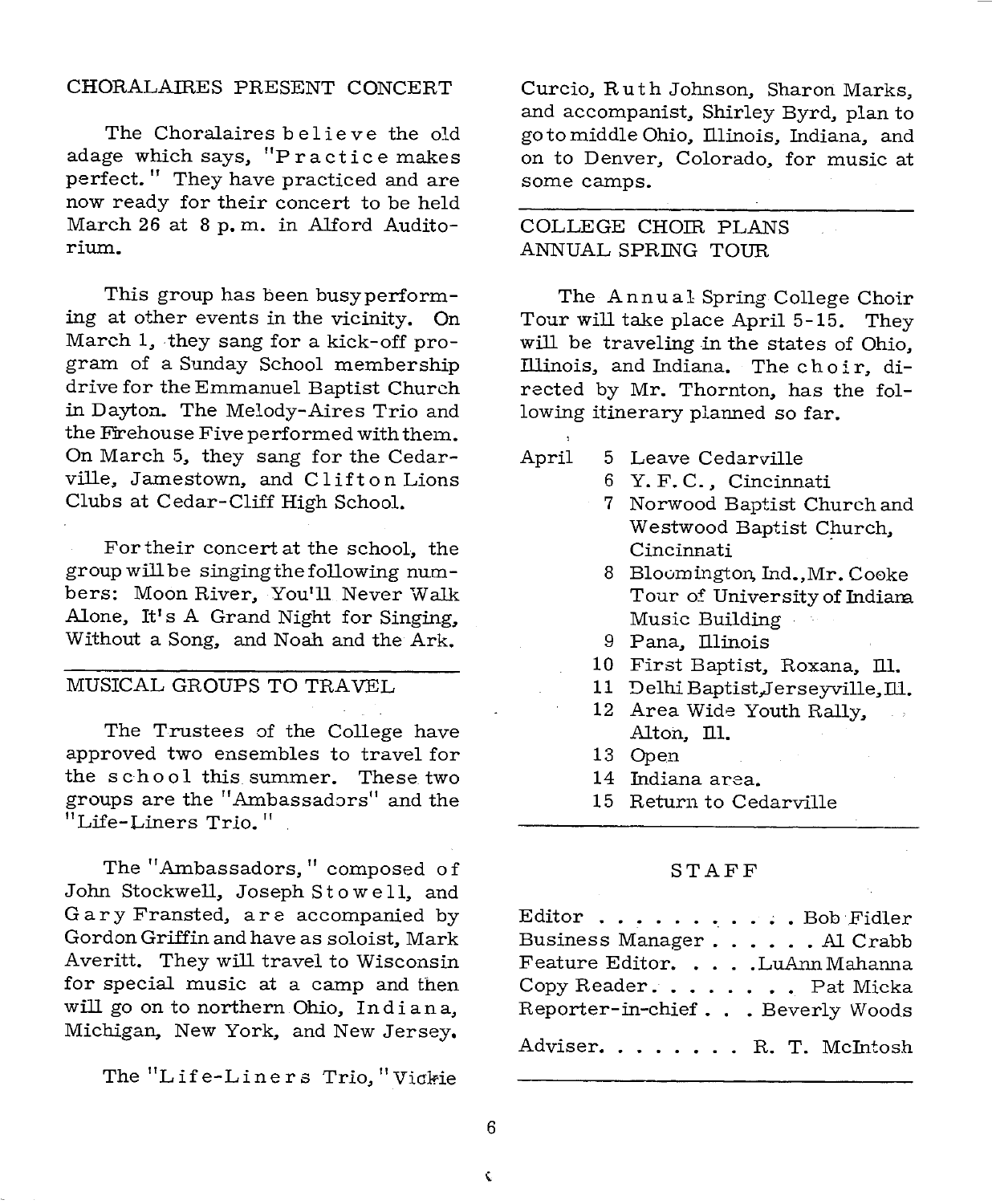#### SENIORS REVEAL FUTURE PLANS

Each year Cedarville College graduates an increasing number of studenis from various fields of study. This year 64 will be receiving degrees and leave from here to go out and serve the Lord in the field of service to which He has called them.

The business department is privileged to be graduating the largest num ber in various areas of specialization such as business administration, accounting, secretarial science, and business education. Following is a short resume of each of the graduating seniors in this department as well as their <sup>p</sup>lans after leaving Cedarville College:

- Barbara Adamson, Perry, Iowa: Indefinite, possibly graduate school.
- Robert Baldock, Rochester, Minn. : Indefinite.
- Phil Brower, Kalkaska, Mich. : Hopes to get a job in industry, in sales promotion or some kind of personnel work. Wouldn't mind going into television work.
- Lynn Jefson, Garner, Iowa: Moving back to Decatur, Ill., and has applied to Illinois P ower and Light Standard Oil, and Quaker Oats Co.
- Irene Lane, Cincinnati, Ohio: Graduate school in June and will be teaching in the business department of Cedarville College next fall.
- Ted Ocheltree, St. Albins, W. Va.: Marriage June 8, graduate school at either Indiana University or Miami University.
- Harold Rodin, Cedarville, Ohio: Partnership in the filling station and also in a dump truck service.
- Donna Thompson, Bedford, Ohio: Marriage, hopes to teach in Dallas, Tex.
- Louise Varisco, Strongsville, Ohio: Indefinite, has applied to a number of companies in Cleveland.
- William Warfield, Elmhurst, Ill.: Indefinite, is applying for accountant's position, possible graduate work in the future. Marriage in August.
- Beverly Woods, Fostoria, Ohio: Church secretary at First Baptist Church, Hobart, Ind. Possible graduate work for teaching certificate in the future

RICHARD COOKE, SOLOIST SLATED FOR ARTIST SERIES

Mr. Richard Allen Cooke, vocal soloist, will appear at Cedarville College, March 29, at 8 p. m. in Alford Auditorium. This program is a College Artist Series event.

Mr. Cooke received both his B. S. and M.S. in Music Education from HofstraCollege, Hempstead, New York. He did graduate study at the University of Cincinnati and is presently working on his Doctor of Music degree in Voice Pedagogy and Conducting at Indiana University. He has studied voice under Wilhelm Gossler, Augsburg, Germany, Nicolai Timofeyew, Columbus, Ohio, and Charles Kullman of the Metropolitan Opera and Indiana University. He has also studied composition with Ellie Siegmeister and Juan Orrega-Salas.

He formerly was a member of the trumpet trio on Percy Crawfords "Youth on the March" television program and sang in a male quartet for Jack Wyrtzen's "Word of Life" radio program.

(continued on page 8)

 $\mathbf 3$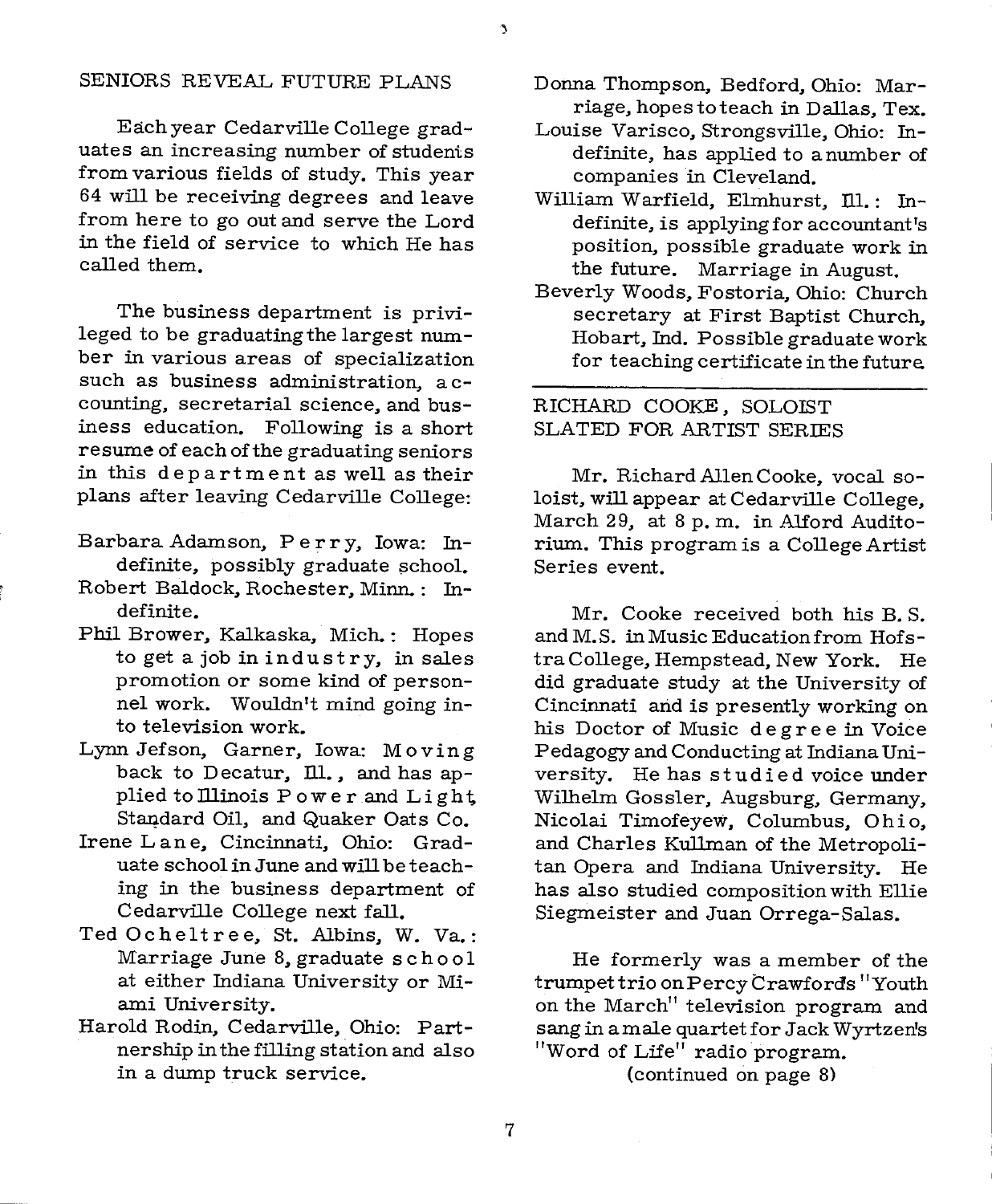## LACHMAN PLANS CONCERT

Judy Lachman will give her Senior Recital on March 28, at 8 p. m. in Galloway Hall, Central State College. She will be accompanied by Mary Ellen Powell on the piano.

Miss Lachman, a student at Cedarville College and Central State College, has taken voice lessons from Rebecca Cooke of Cedarville and is presently taking them from Oscar Henry of Central State. On the Cedarville campus, she has been a member of the Modern Music Masters for three years, two years as treasurer. In her freshman year she was a member of a ladies' quartet. She has been in the College .Choir four years and has been a student director for the last two years.

An honor student at Cedarville and Central State, Miss Lachman will graduate in June with a B. A. in Music from Cedarville and a special certificate in Music Education from Central State College. She has the distinction of being the first Cedarville College student to major in music at Central State.

Her program includes the folbwing numbers:

I

Art Thou Troubled?....G. F. Handel Air from the opera "Rodelina"

Rejoice ODaughterof Zion. G. F.Handel Soprano air from the "Messiah"

Bist Du Bei Mir ...•...•.• J. S. Bach My True Love

Hath My Heart .... Welford Russell ODelMioDolceArdor .... C. W. Gluck R. COOKE (continued from page 7)

Mr. Cooke is on leave of absence this year from Cedarville College. He is presently a member of the Indiana University Opera Theatre and has appeared in "Fledermaus" and "Carmen" this past year.

His wife, Rebecca Cooke, also an accomplished musician, will accompany him on the piano.

His program will be as follows:

#### I

- Vieni, O Figlio ........ G. F. Handel from "Ortho"
- Non lo Diro Col Labro...G. F. Handel
- She Never Told Her Love....J. Haydn Canzonet, by Shakespeare from '' Midsummers Night''
- The Trumpet ......... G. F. Handel (Un Ombra Di Pace)

#### II

Allerseelen, Op. 10, No. 8..R. Strauss Morgen, Op. 27, No. 4....R. Strauss Zueignung, Op. 10, No. 1 ... R. Strauss

#### III

Lonski's Aria......P. I. Tchaikovsky from "Eugene Onegin"

#### INTERMISSION

#### IV

I Will Lift Mine Eyes...... A. Dvorak Op. 99, Vol. 1, No. 9

- By the Waters of Babylon ... A. Dvorak Op. 99, Vol. 2, No. 7
- God Is My Shepherd ....... A. Dvorak Op. 99, Vol. 1, No. 4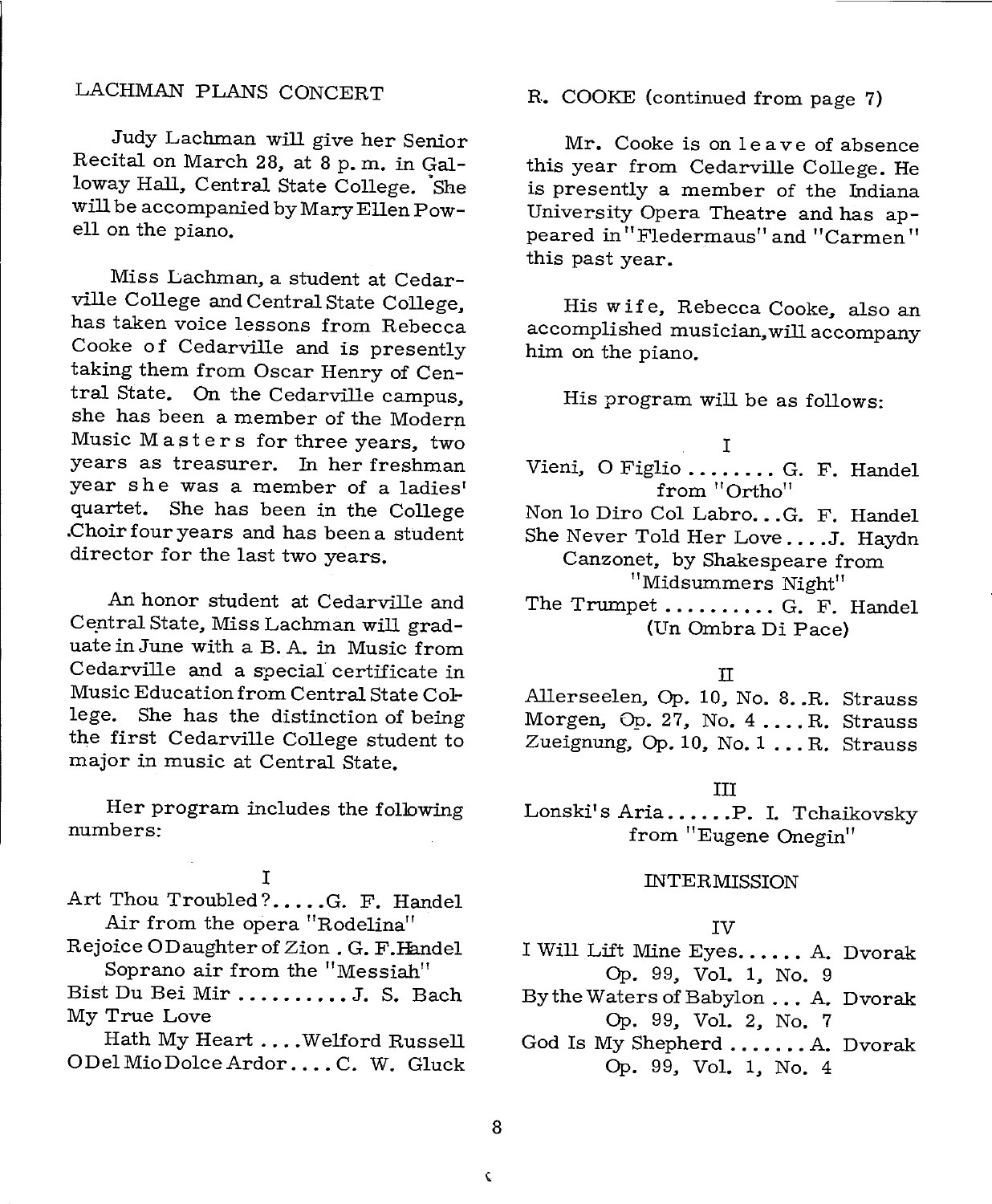#### CEDARVILLE 78, ASHLAND 84

The Ashland Eagles flew high Feh 23 as they downed Cedarville 84-78 at Ashland.

Bidding for a third straight Mid-Ohio League <sup>c</sup>row n and a berth in the District 22 NAIA playoffs, the Eagles helped their cause by downing the Jackets. Four Ashlanders scored in double figures, three of them with 20 or more. Boze Johnson, 5' 8", Ashland team leader in points-per-game average, hit for 22. Larry Augler canned 21 and big Wilber Ritzhaupt 20. Jim Garbash chipped in with 14.

Ashland led by 3 at halftime, 38-35. With 30 seconds left in the game, they still led bythree but with Cedarville in possession of the ball. The Yellow Jackets were unable to capitalize, however, and Ashland went on to win on free throws in the last seconds.

Dozier Carter and Norris Smith led Cedarville scoring with 19 each. Sam Canine scored 14, and Dave Jeremiah and Gary Walthall 13 each.

#### CEDARVILLE 83, HUNTINGTON 86

Cedarville lost its third in a row to even its record at 11-11, falling to the Foresters of Huntington 86-83 at Huntington, Feb. 25.

Cold shooting early in the game eventually cost the Yellow Jackets the contest. Hitting on only 2 of 17 attempts, the Cedarville team dropped quickly behind 13-5. Hot corner sniping by Dave Jeremiah helped narrow the gap, however, and the Jackets were down only 40-38 at the midway buzzer.

J.

Cedarville pulled ahead shortly in the second half, but fell to the hot shooting of Rollo Williams and Sammy Kreigh, Indiana's leading scorer. Kreigh led all scorers with 24, followed by Williams with 21 and Mark Crain with 20. Dave Jeremiah hit 23 for Cedarville.

### CEDARVILLE 51, WILBERFORCE 49

Cedarville avenged an earlier defeat by edging Wilberforce 51-49 in <sup>a</sup> home game Feb. 28.

Ted Ocheltree, senior substitute guard, scored the Jackets' last four points with a field goal and two free throws in the last 30 seconds. The Yellow Jackets, playing without the services of Gary Walthall, led at halftime 29-22, but were pressured by a stub- $\sim$ born Wilberforce ball club in the second half. The Bulldogs led twice in that half, and had tied the score 47-47 when Ocheltree came into the game for his last-minute heroics.

Ben Kendrick led Wilberforce with 16 points. Dozier Carter and Sam Canine led Cedarville with 17 and 10 respectively.

#### CEDARVILLE 54, FENN 50

The Yellow Jackets clinched their first winning\_ season in fifteen years by edging Fenn, 54-50 in the final home game of the year on March 2.

Fenn, led bybigWeldonKytle,forged to a 30-26 halftime advantage. But <sup>a</sup>

(continued on page 10)